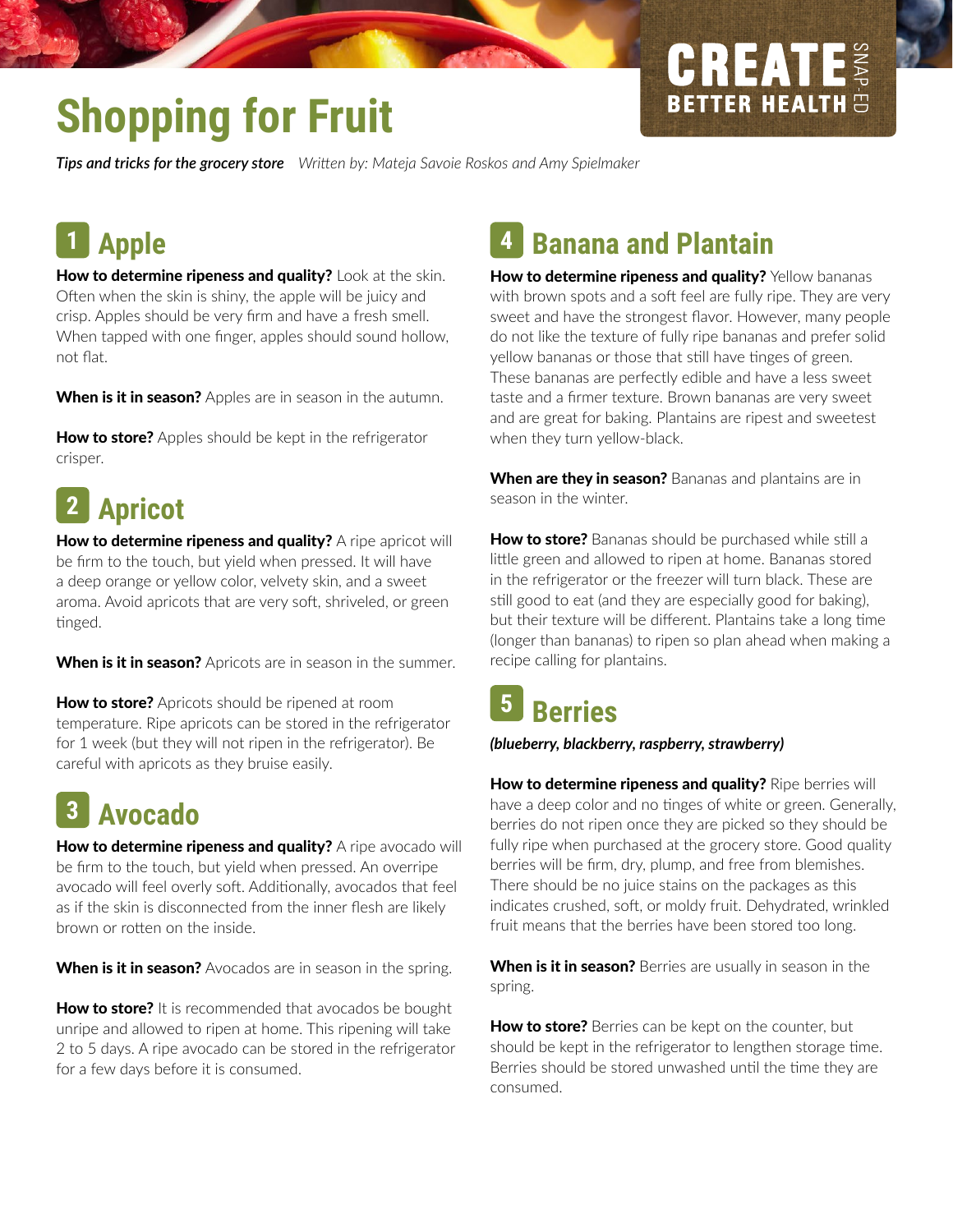## **6 Cantaloupe Cantaloupe Cranberry**

How to determine ripeness and quality? Cantaloupe does not ripen after being picked so it should be purchased when it is fully ripened. A ripe cantaloupe will have a musky, sweet smell. If you gently press on the end opposite of the stem, it should give a litle if the cantaloupe is ripe. Be careful though, because you do not want it to be too soft or mushy. The rind of the cantaloupe should be free of bruises, punctures, and mold. Also, the rind should be orange or golden, not green, which indicates an unripe fruit.

When is it in season? Cantaloupe is in season in the summer.

**How to store?** Cantaloupe can be chilled or kept at room temperature. However, those kept at room temperature will have the strongest favor. Cut cantaloupe should be stored in the refrigerator.

#### **7 Cherry**

How to determine ripeness and quality? Cherries should have frm and glossy skin. They should be free from blemishes and have a dark color. Bright green stems are a good indicaton of freshness. Overripe cherries will have wrinkled skin or brown stems.

When is it in season? Cherries are in season in the summer.

**How to store?** Cherries can be kept on the counter, but should be refrigerated to lengthen storage time. Cherries also freeze well.

#### **8 Citrus fruit**

*(orange, grapefruit, clementne, tangerine, mandarin, lemon, lime)*

How to determine ripeness and quality? Citrus fruits should be frm and heavy for their size. Avoid those with blemishes, moldy spots, or shriveled skin. Citrus fruit should have a sweet, clean fragrance. Citrus fruits are ready to be consumed when they yield when squeezed. Color is an indicator of climate, not ripeness (so oranges with tinges of green can still be ripe).

When is it in season? Citrus fruits are in season in the winter.

**How to store?** Citrus fruit can be stored at room temperature or in the refrigerator. They will ripen faster at room temperature.

### **9**

How to determine ripeness and quality? Cranberries should be red, hard, plump, and shiny. Ripe cranberries will foat when placed in a bowl of water. They should also bounce. Cranberries should not be soft, mushy, or discolored.

When is it in season? Cranberries are in season in the autumn.

How to store? Cranberries can be stored in a bag in the refrigerator for up to 2 months. They also freeze well.

#### **Coconut 10**

How to determine ripeness and quality? A coconut should have a dark brown shell and feel heavy for its size. The three "eyes" of the coconut should feel dry and slightly soft. When shaken, you should be able to hear the liquid sloshing around on the inside. The more liquid, the fresher the coconut.

When is it in season? Coconuts are in season in the autumn.

How to store? An unopened coconut can be stored in the refrigerator for 3 to 4 weeks. Coconut flesh can be stored in the refrigerator for 10 days. Shredded coconut will only stay fresh for 3 days, and coconut milk should be consumed within 24 hours.

#### **Grape 11**

How to determine ripeness and quality? Grapes should be frm and plump with a deep color. The stems of grapes should be green. Brown stems indicate that the grapes are not fresh. If too many grapes fall off the stalk when shaken, the bunch is likely overly ripe.

When is it in season? Grapes are in season in the autumn.

How to store? Grapes will not continue ripening after picking, so be sure to select grapes that are ripe at the grocery store. Additonally, grapes are of the highest quality when consumed soon after purchasing. Grapes should not be washed until they are ready to be consumed, as washing will cause them to become mushy. Grapes are also very tasty and refreshing when frozen.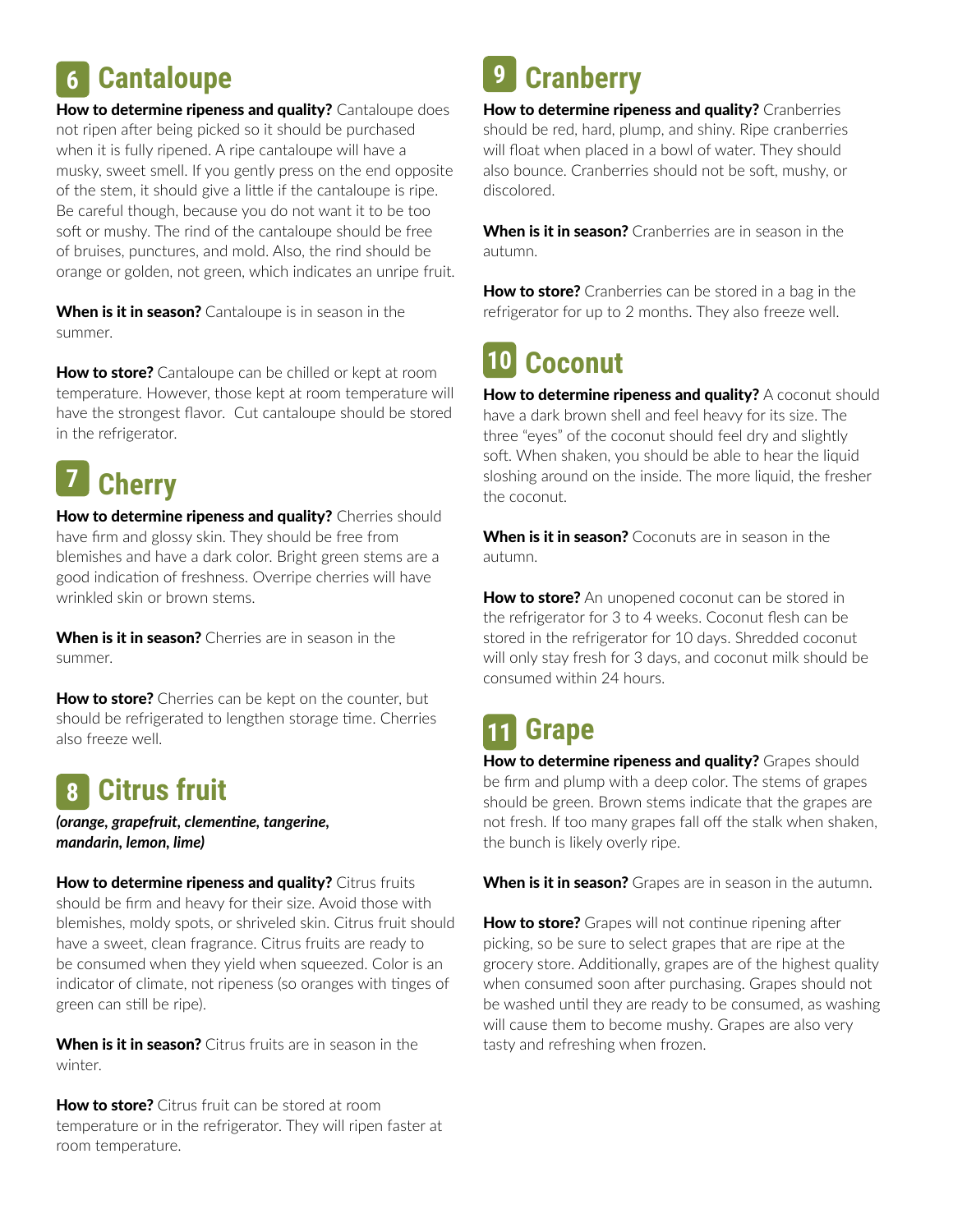# **Honeydew 12 16**

How to determine ripeness and quality? Ripe honeydew will have a creamy white or pale green rind. They should also have a sweet melon aroma and should feel heavy for their size. Honeydew should be frm, but not hard, with a small amount of softness at the stem end. Ripe honeydew should also have a slightly waxy rind.

When is it in season? Honeydew is in season in the summer.

How to store? Honeydew can be stored on the counter to ripen and then in the refrigerator once ripened. Cut honeydew should be stored in the refrigerator.

#### **Kiwi 13**

How to determine ripeness and quality? Kiwi should be plump, free of soft spots, bruises, and wrinkled skin. Ripe kiwi should be soft and yield to pressure.

**When is it in season?** Kiwi is in season in the spring.

How to store? Kiwi will continue to ripen after it has been picked. It should be kept at room temperature to ripen and then in the refrigerator once ripe.

#### **Mango 14**

How to determine ripeness and quality? A ripe mango should be soft to the touch and smell sweet. Sometimes the skin wrinkles when the mango is ripe.

When is it in season? Mangos are in season in the spring.

**How to store?** Mangos stay fresh longer in the refrigerator, but will ripen faster at room temperature. The taste of a mango is best when it has been chilled.

### **Nectarine and Peach 15**

How to determine ripeness and quality? A ripe nectarine should be smooth, bright, shiny, and unblemished. A ripe peach should be fuzzy and red or yellow. Ripe nectarines and peaches should give slightly when pushed and have a sweet aroma.

When are they in season? Nectarines and peaches are in season in the summer.

How to store? Nectarines and peaches will continue to ripen after they have been picked. They should be kept at room temperature to ripen and then in the refrigerator once ripe.

## **Pear**

How to determine ripeness and quality? Pears ripen from the inside out, so you can't judge their ripeness by looking at the skin. However, yellowing at the base is an indicaton of ripeness. It is also important to note that brown or blemished skin on a pear is not necessarily indicative of poor quality. A ripe pear is soft and has a sweet smell.

When is it in season? Pears are in season in the autumn.

How to store? Pears will continue to ripen after they are picked. They should be stored on the counter to ripen and then stored in the refrigerator once ripe. Once pears are ripe they will become overly ripe very fast so it is important to keep an eye on them.

# **17 Pineapple**

How to determine ripeness and quality? A ripe pineapple should be a golden yellow color. The higher the yellow rises up the pineapple, the sweeter it will be. A ripe pineapple smells sweet, but if it smells fermented, it is over ripe. A pineapple should yield only slightly when pressed. A fresh pineapple should have green leaves that cannot be easily pulled out.

When is it in season? Pineapples are in season in the spring.

How to store? Although some pineapples will ripen after they are picked, most pineapples (like those from Hawaii) are picked at the height of freshness and should be consumed shortly after purchase. Pineapples can be stored at room temperature or in the refrigerator.

#### **Plum 18**

How to determine ripeness and quality? Plums should have a rich color and no punctures, bruises, or signs of decay. Ripe plums are soft to the touch and have a sweet smell.

When is it in season? Plums are in season in the autumn.

How to store? Plums continue to ripen after they are picked. However, you should still avoid purchasing plums that are excessively hard as they are immature and will not ripen into a favorful plum. Plums tend to ripen quickly so it is good to keep an eye on them. Plums can be stored in the refrigerator once ripe.